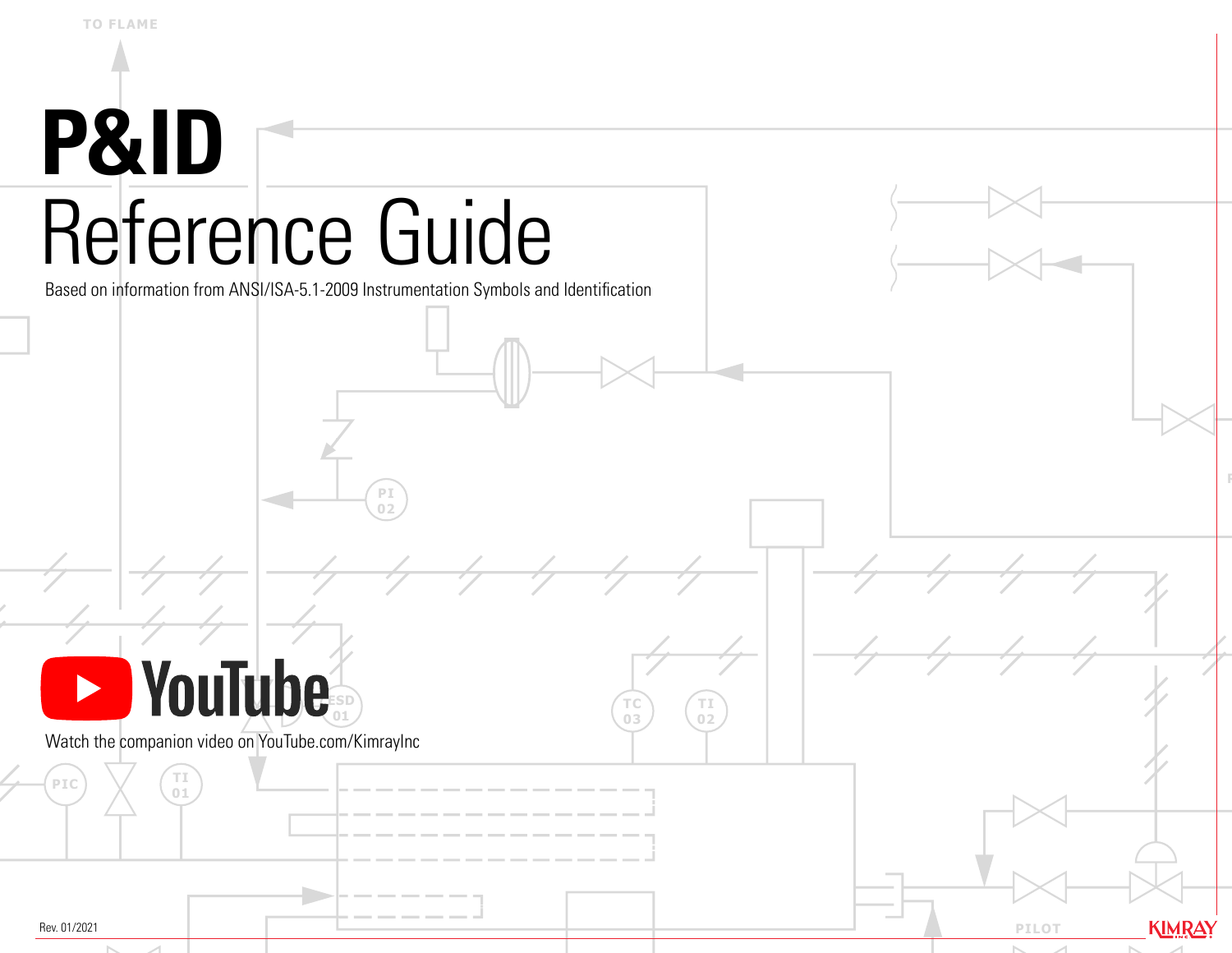#### **P&ID SAMPLE**

1



KIMRAY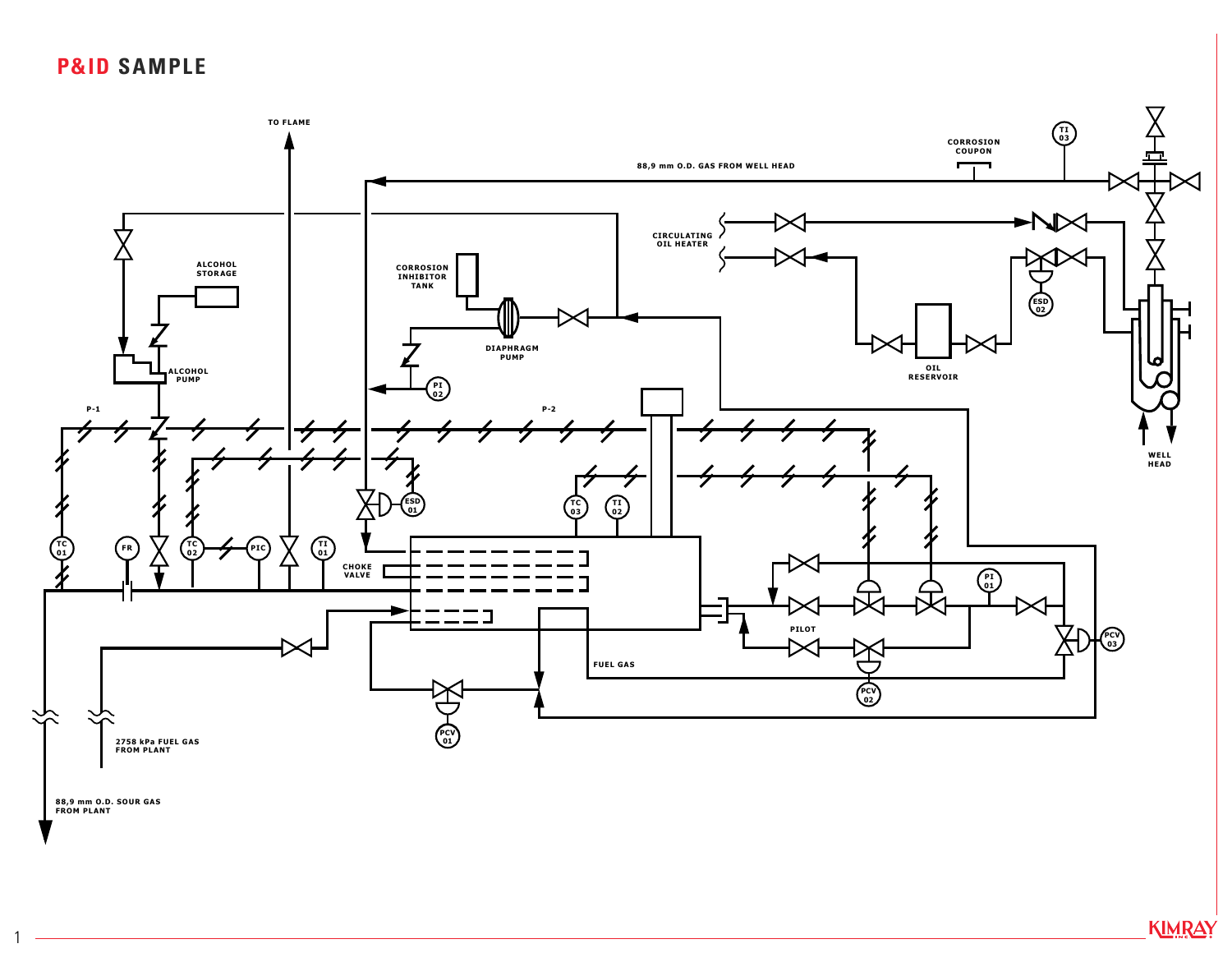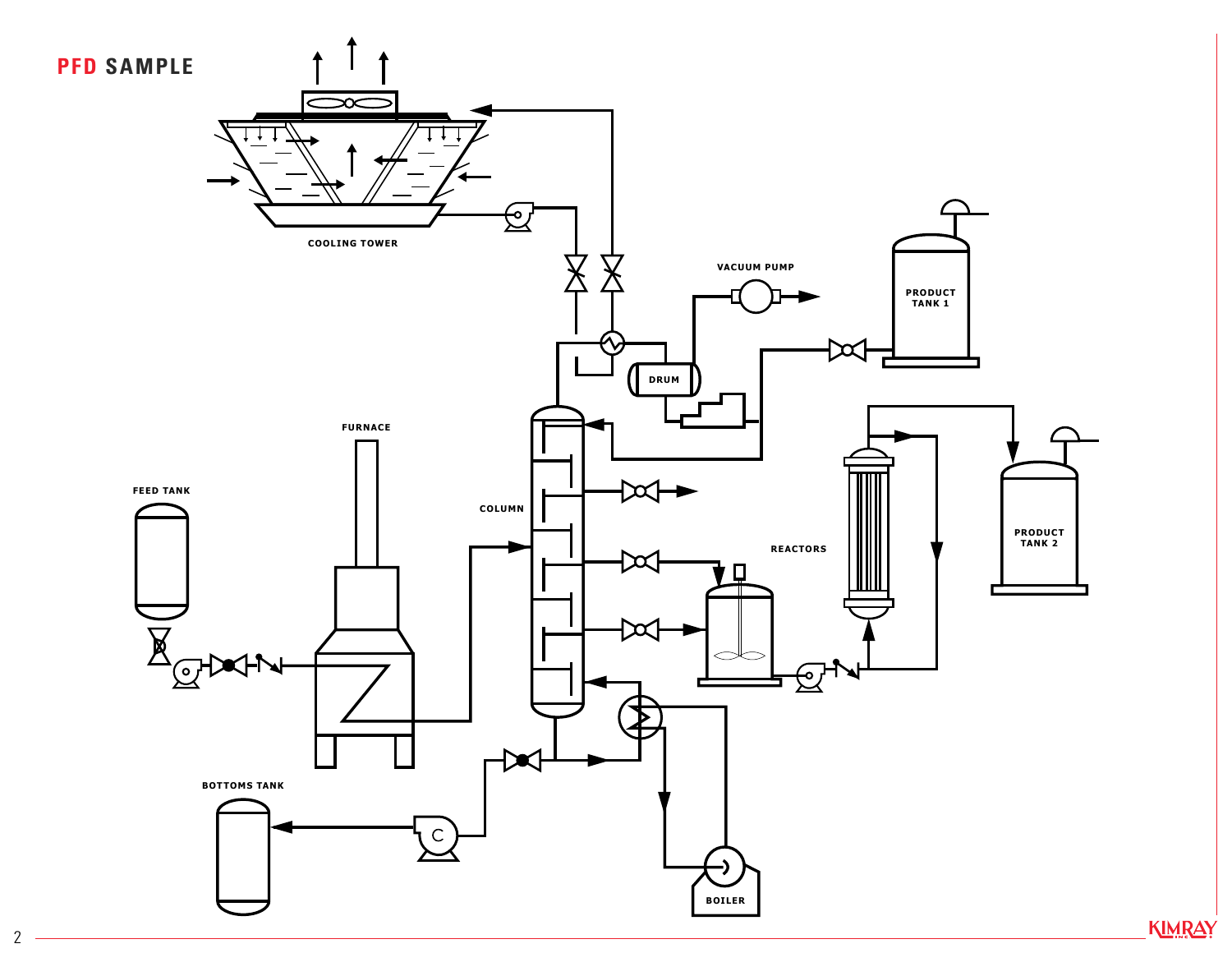## A | Analysis | National Later | Alarm B Burner, Combustion New Little Little Little Little User's Choice New York Little Little Little Little Little User's Choice New York Little Little Little Little Little Little Little Little Little Little Little Little Litt C User's Choice Control D User's Choice **Differential** E Voltage Sensor (Primary Element) F Flow Rate Ratio (Fraction) G Blass, Viewing Device Choice Contracts and Charles Choice Contracts and Charles Choice Contracts and Charles Choice H | Hand | Hand | High | High | High | High | High | High | High | High | High | High I Current (Electrical) Indicate J Power Scan Scan K Time, Time Schedule Time Rate of Change New York Control Station Control Station L | Level | | Light | | Low M | User's Choice | Momentary | Momentary | Middle, Intermediate N User's Choice User's Choice User's Choice User's Choice O Super's Choice **Orifice, Restriction** P Pressure, Vacuum Point (Test) Connection Q auantity and all integrate, Totalize R Radiation Record S Speed, Frequency Safety Safety Suitch T Temperature  $\vert$  Transmit U Multivariable Multifunction Multifunction Multifunction V Vibration, Mechanical Analysis Valve, Damper, Louver Valve, Damper, Louver W | Weight, Force | New York | Well X Unclassified X Axis Unclassified Unclassified Unclassified Y Presence Axis Relay, Compute, Convert Z Position, Dimension | ZAxis | ZAxis | ZAxis | Driver, Actuator, Unclassified Final Control Element Symbol | Measured or Initiating Variable | Modifier | Readout or Passive Function | Output Function | Modifier

#### **TAG NUMBERS – LETTER SYMBOLS FOR DATA PROCESSING FUNCTIONS**



*A "User's choice" letter is used for unlisted meanings used repetitively in a project and will be explained on the diagram or supporting document.*

**KIMRAY** 

3 Watch the companion video on YouTube.com/KimrayInc and follow along at Kimray.com/Training-Demos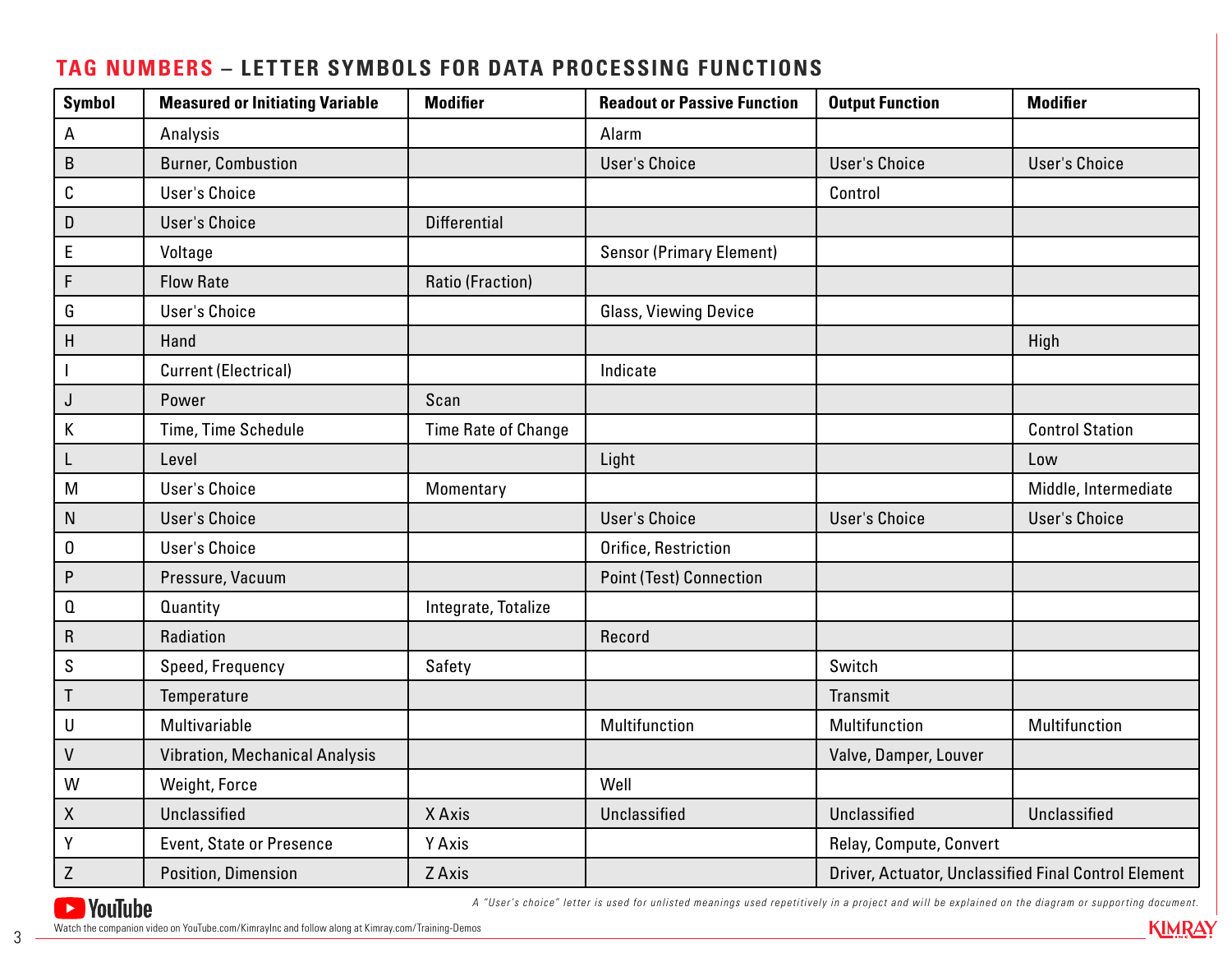# **TAG NUMBERS – OIL & GAS INSTRUMENT ABBREVIATIONS** *(Adapted From ISA Standard S5.1)*

| Α               | Analog Signal                       | F <sub>0</sub>           | Fial Open                             | <b>LSLL</b>    | Level Switch Low for Level Below LSL        | RC                   | <b>Ratio Controller</b>                        |
|-----------------|-------------------------------------|--------------------------|---------------------------------------|----------------|---------------------------------------------|----------------------|------------------------------------------------|
| AC              | Analysis Controller                 | FQ                       | <b>Flow Indicator Totaliser</b>       | LT             | Level Transmitter                           | <b>RTD</b>           | Resistance Temperature Detector                |
| AAH             | Analysis Alarm [High]               | FQI                      | Flow Indicator with Total Counter     | LY             | I/P Converter [Level Loop]                  | <b>RTU</b>           | <b>Remote Terminal Unit</b>                    |
| AAHL            | Analysis Alarm [High/Low]           | FR                       | Flow Recorder                         | L <sub>0</sub> | Lock Open                                   | S                    | Solenoid                                       |
| AAL             | Analysis Alarm [Low]                | FRC                      | <b>Flow Recorder Controller</b>       | <b>MCC</b>     | Motor Control Center                        | SAH                  | Speed Alarm [High]                             |
| AS              | Air Supply                          | FRT                      | Flow Recorder Transmitter             | <b>MTU</b>     | Master Terminal Unit                        | SAHL                 | Speed Alarm [High/Low]                         |
| ASDH            | Analysis Shutdown [High]            | ${\mathsf F}{\mathsf S}$ | Flow Switch                           | <b>NC</b>      | <b>Normally Closed</b>                      | SAL                  | Speed Alarm [Low]                              |
| ASDL            | Analysis Shutdown [Low]             | <b>FSDH</b>              | Flow Shutdown [High]                  | N <sub>0</sub> | Normally Open                               | SC                   | Sample Connection                              |
| ASH             | Analysis Switch [High]              | FSDL                     | Flow Shutdown [Low]                   | P              | <b>Pneumatic Signal</b>                     | SD                   | Shutdown Panel                                 |
| <b>ASHL</b>     | Analysis Switch [High/Low]          | FSH                      | Flow Switch [High]                    | PAH            | Pressure Alarm [High]                       | SI                   | Speed Indicator                                |
| ASL             | Analysis Switch [Low]               | FSL                      | Flow Switch [Low]                     | PAHL           | Pressure Alarm [High/Low]                   | SR                   | Speed Recorder                                 |
| AT              | Analysis Transmitter                | FT                       | Flow Transmitter                      | PAL            | Pressure Alarm [Low]                        | SS                   | <b>Steam Supply</b>                            |
| BC              | <b>Burner Controller</b>            | FY                       | Computer, Relay, Amplifier or I/P     | PB             | Pushbutton                                  | SSH                  | Speed Switch [High]                            |
| <b>BAH</b>      | Burner Alarm [High]                 |                          | Converter in Flow Loop                | $PC$           | Pressure Controller                         | SSHL                 | Speed Switch [High/Low]                        |
| <b>BAHL</b>     | Burner Alarm [High/Low]             | GS                       | Instrument Gas Supply                 | PCV            | Pressure Control Valve                      | SSL                  | Speed Switch [Low]                             |
| <b>BAL</b>      | Burner Alarm [Low]                  | H                        | Hydraulic                             | PD             | <b>Pulsation Dampener</b>                   | <b>TAH</b>           | Temperature Alarm [High]                       |
| <b>BDV</b>      | Blowdown Valve                      | <b>HMV</b>               | <b>Hydraulic Motor Operated Valve</b> | PdA            | Pressure Differential Alarm                 | <b>TAHL</b>          | Temperature Alarm [High/Low]                   |
| <b>BPR</b>      | <b>Back Pressure Regulator</b>      | <b>HOA</b>               | Hand/Off/Auto Switch                  | PdAH           | Pressure Differential Alarm [High]          | <b>TAL</b>           | Temperature Alarm [Low]                        |
| BS              | <b>Burner Switch</b>                | HS                       | <b>Hand Switch</b>                    | PdAL           | Pressure Differential Alarm [Low]           | ${\sf TC}$           | Temperature Controller                         |
| <b>BSH</b>      | <b>Burner Switch [High]</b>         |                          | <b>Current Signal</b>                 | Pdl            | Pressure Differential Indicator             | <b>TCV</b>           | Temperature Control Valve                      |
| <b>BSHL</b>     | Burner Switch [High/Low]            | I/F                      | Interface                             | PdIC           | Pressure Differential Indicator Controller  | TD                   | <b>Time Delay</b>                              |
| <b>BSL</b>      | Burner Switch [Low]                 | $\frac{1}{1}$            | Current Indicator                     | PdS            | Pressure Differential Switch                | TE                   | Temperature [Measuring] Element/Thermocouple   |
| BS&W            | <b>Basic Sediment and Water</b>     | I/P                      | <b>Current to Pneumatic</b>           | PdSH           | Pressure Differential Switch [High]         | TF                   | Temperature Gage                               |
| CCP             | <b>Central Control Panel</b>        | I/PA                     | <b>Current to Pneumatic Alarm</b>     | PdSL           | Pressure Differential Switch [Low]          | TH                   | Thermostat                                     |
| CDS             | Compressor Shutdown                 | KI                       | Clock/Timer                           | PG             | Pressure Gage                               | $\mathsf T\mathsf I$ | Temperature Indicator                          |
| <b>CFA</b>      | Common Fault Alarm                  | LA                       | Level Alarm                           | P/             | Pneumatic To Current Converter              | TIC                  | Temperature Indicator Controller               |
| <b>COR</b>      | Corrosimeter                        | LAH                      | Level Alarm [High]                    | PI             | Pressure Indicator                          | TIT                  | Temperature Indicator Transmitter              |
| CSC             | Car Seal Close                      | LAHH                     | Level Alarm High for Level Above LAH  | PIC            | Pressure Indicator Controller               | TJI                  | Multipoint Temperature Indicator/Thermocouple  |
| CS <sub>0</sub> | Car Seal Open                       | LAHL                     | Level Alarm [High/Low]                | PIT            | Pressure Indicator Transmitter              | TR                   | Temperature Recorder                           |
| CV              | <b>Control Valve</b>                | LAL                      | Level Alarm [Low]                     | PJI            | Multipoint Pressure Indicator               | <b>TRC</b>           | Temperature Recorder Controller                |
| $E/I$           | <b>EMF</b> to Current Converter     | LALL                     | Level Alarm Low for Level Above LAL   | PJR            | Multipoint Pressure Recorder                | <b>TRT</b>           | Temperature Recorder Transmitter               |
| ES              | <b>Electrical Switch</b>            | LC                       | Level Controller                      | <b>POV</b>     | <b>Pneumatically Operated Valve</b>         | <b>TSDH</b>          | Temperature Shutdown [High]                    |
| ESD             | <b>Emergency Shutdown Station</b>   | LCV                      | Level Control Valve                   | PR             | Pressure Recorder                           | <b>TSDL</b>          | Temperature Shutdown [Low]                     |
| <b>ESDV</b>     | Emergency Shutdown Valve            | LG                       | Level Gauge                           | PRC            | Pressure Recorder Controller                | <b>TSH</b>           | Temperature Switch [High]                      |
| FAL             | Flow Alarm Low                      | $\mathsf{L}\mathsf{I}$   | Level Indicator                       | PRT            | Pressure Recorder Transmitter               | <b>TSHL</b>          | Temperature Switch [High/Low]                  |
| FAH             | Flow Alarm High                     | LIC                      | Level Indicator Controller            | PRV            | Pressure Regulating Valve                   | <b>TSL</b>           | Temperature Switch [Low]                       |
| FAHH            | Flow Alarm High For Level Above FAH | LIT                      | Level Indicator Transmitter           | PSDH           | Pressure Shutdown [High]                    | T                    | Temperature Transmitter                        |
| FAHL            | Flow Alarm [High/Low]               | LLH                      | Liquid Level [High]                   | <b>PSDL</b>    | Pressure Shutdown [Low]                     | TW                   | Thermowell                                     |
| FALL            | Flow Alarm Low For Level Below FAL  | LLL                      | Liquid Level [Low]                    | <b>PSE</b>     | <b>Rupture Disk</b>                         | TY                   | Computer, Relay, Converter, etc. in Temp. Loop |
| FC              | Flow Controller                     | LLN                      | Liquid Level [Normal]                 | <b>PSH</b>     | Pressure Switch [High]                      | US                   | <b>Utility Station</b>                         |
| FC              | <b>Fail Close</b>                   | L <sub>0</sub>           | Lock Closed When by a manual Valve    | <b>PSHH</b>    | Pressure Switch High for Pressure Above PSH | VAH                  | Vibration Alarm [High]                         |
| <b>FCV</b>      | Flow Control Valve                  | LR                       | Level Recorder                        | <b>PSHL</b>    | Pressure Switch [High/Low]                  | <b>VSDH</b>          | Vibration Shutdown [High]                      |
| FE              | <b>Flow Element</b>                 | LS                       | Level Switch                          | PSL            | Pressure Switch [Low]                       | <b>VSH</b>           | Vibration Switch [High]                        |
| FFA             | Flame Failure Alarm                 | LSDH                     | Level Shutdown [High]                 | PSLL           | Pressure Switch Low for Pressure Below PSL  | WS                   | <b>Water Supply</b>                            |
| <b>FFSD</b>     | Flame Failure Shutdown              | LSDL                     | Level Shutdown [Low]                  | PSV            | Pressure Safety Valve                       | X                    | Multiply                                       |
| FG              | Flow Gage/Flow Sight Glass          | LSH                      | Level Switch [High]                   | PT             | Pressure Transmitter                        | ${\sf ZC}$           | Position Switch [Closed]                       |
| FI.             | Flow Indicator                      | LSHL                     | Level Switch [High/Low]               | POS            | Positioner                                  | Z <sub>0</sub>       | Position Switch [Open]                         |
| <b>FIC</b>      | Flow Indicator Controller           | LSL                      | Level Switch [Low]                    | PY             | Relay, Computer, Amplifier, Converter or    |                      |                                                |
| FIT             | Flow Indicator Transmitter          | LSHH                     | Level Switch High for Level Above LSH |                | I/P Converter etc/ in Pressure Loop         |                      |                                                |
|                 |                                     |                          |                                       |                |                                             |                      | <b>KIMRAY</b>                                  |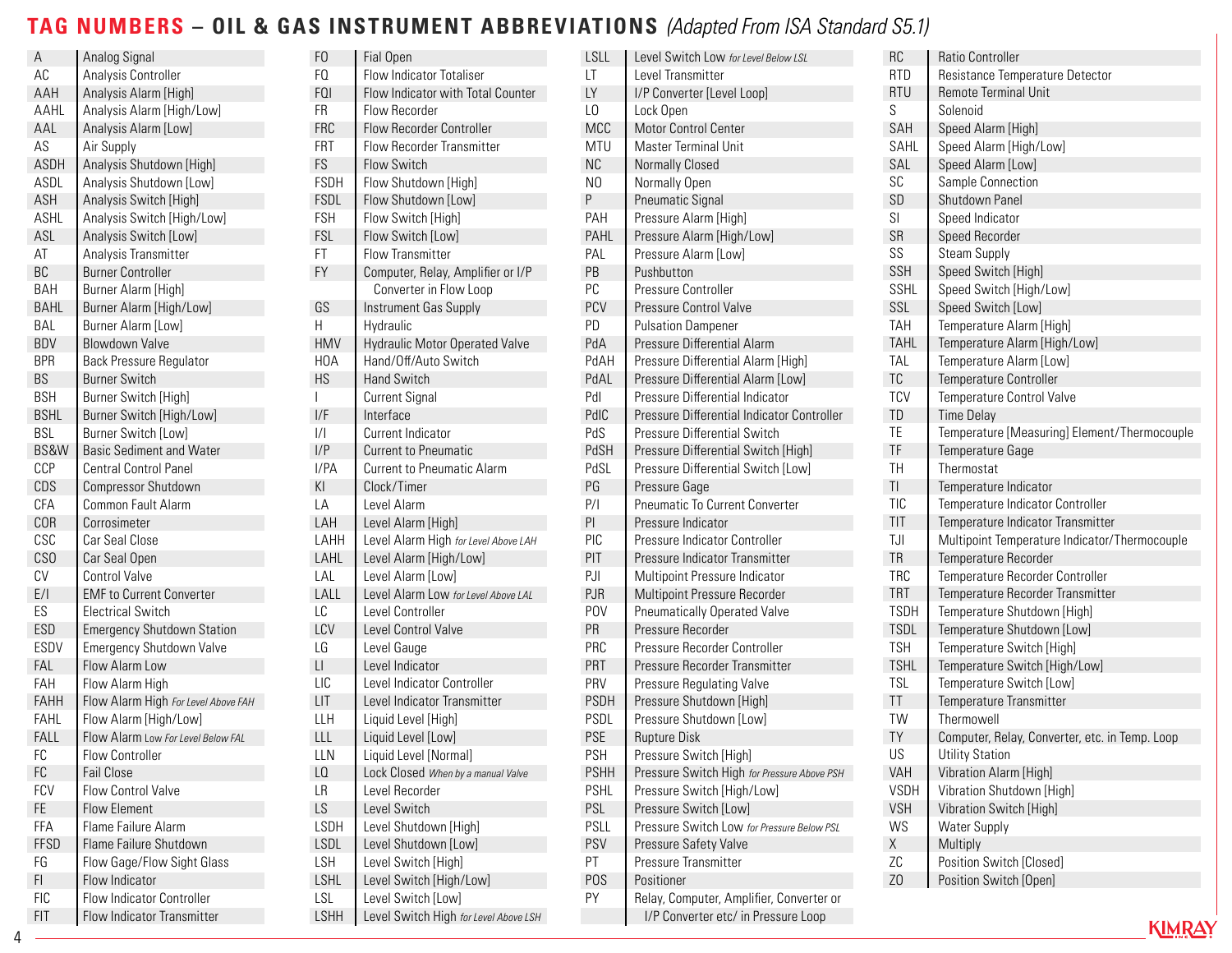## **TAG NUMBERS – LOOP NUMBER**

The number below these letters is the numerator to help identify a specific component on a project within the control loop. When there are multiples of the same device used in a diagram, this number helps viewers to reference that specific instrument.

If you were looking at a list of the controls, you could look at the control loop number to find that specific device on the P&ID. Companies have different protocols for where these numbers originate.



**KIMRAY** 

#### **TAG NUMBERS – INSTRUMENT LOCATION**

- Located in field
- Not panel, cabinet, or console mounted
- Visible at field location
- Normally operator accessible

• Located in or on front of central or main panel or console

- Visible on front of panel or on video display
- Normally operator accessible at panel front or console
- Located in rear of central or main panel
- Located in cabinet behind panel
- Not visible on front of panel or on video display
- Not normally operator accessible at panel or console
- Located in or on front of secondary or local panel or console
- Visible on front of panel or on video display
- Normally operator accessible at panel front or console
- 
- Located in rear of secondary or local panel
- Located in field cabinet
- Not visible on front of panel or on video display
- Not normally operator accessible at panel or console

*These symbols may be supplemented with information on the name of the local control room or the local control panel, just outside the symbols, for example, COMPRESSOR, i.e., the local control room or local control panel for a compressor.*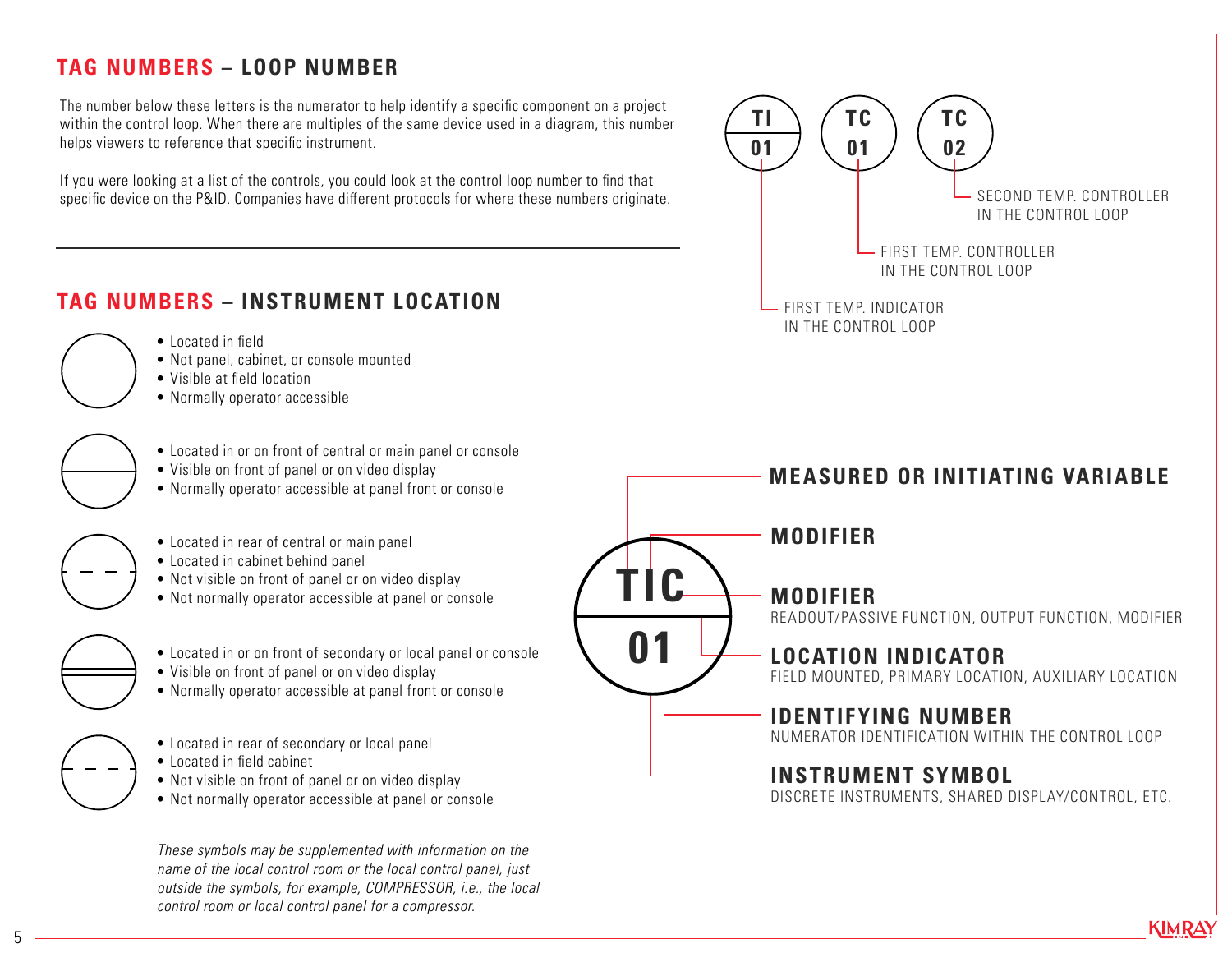## **SYMBOLS – LINE TYPES**

| Piping (Major Projcess)                      |                                 |                                                                                                                                                                        |
|----------------------------------------------|---------------------------------|------------------------------------------------------------------------------------------------------------------------------------------------------------------------|
| <b>Connection to Process (Minor Process)</b> |                                 | • Functional diagram continuously variable signal.<br>• Electrical schematic ladder diagram signal and power rails.                                                    |
| <b>Undefined Signal</b>                      |                                 | • Use for Process Flow Diagrams and diagrams where type of signal is not of concern                                                                                    |
| <b>Pneumatic Signal</b>                      |                                 | • Filled thermal element capillary tube.<br>• Filled sensing line between pressure seal and instrument.                                                                |
| <b>Electric Signal</b>                       |                                 | • Electronic or electrical continuously variable or binary signal.<br>• Functional diagram binary signal.                                                              |
| <b>Hydraulic Signal</b>                      |                                 | • Hydraulic Signal                                                                                                                                                     |
| <b>Capillary Tube</b>                        | $\times \hspace{-.07cm} \times$ | • Filled thermal element capillary tube.<br>• Filled sensing line between pressure seal and instrument.                                                                |
| Electromagnetic or Sonic Signal (Guided)     |                                 | • Guided electromagnetic signal / sonic signal.<br>• Fiber optic cable.                                                                                                |
| Electromagnetic or Sonic Signal (Not Guided) |                                 | • Unguided electromagnetic signals, light, radiation, radio, sound, wireless, etc.<br>• Wireless instrumentation signal / communication link.                          |
| Internal System Link (Software or Data Link) |                                 | • Communication link and system bus, between devices and functions of a shared display,<br>shared control system. (DCS, PLC, or PC communication link and system bus.) |
| Internal System Link (Software or Data Link) |                                 | • Communication link or bus connecting two or more independent microprocessor or<br>computer-based systems. (DCS-to-DCS, DCS-to-PLC, PLC-to-PC, DCS-to-Fieldbus, etc.) |
| <b>Mechanical Link</b>                       |                                 | • Mechanical Link                                                                                                                                                      |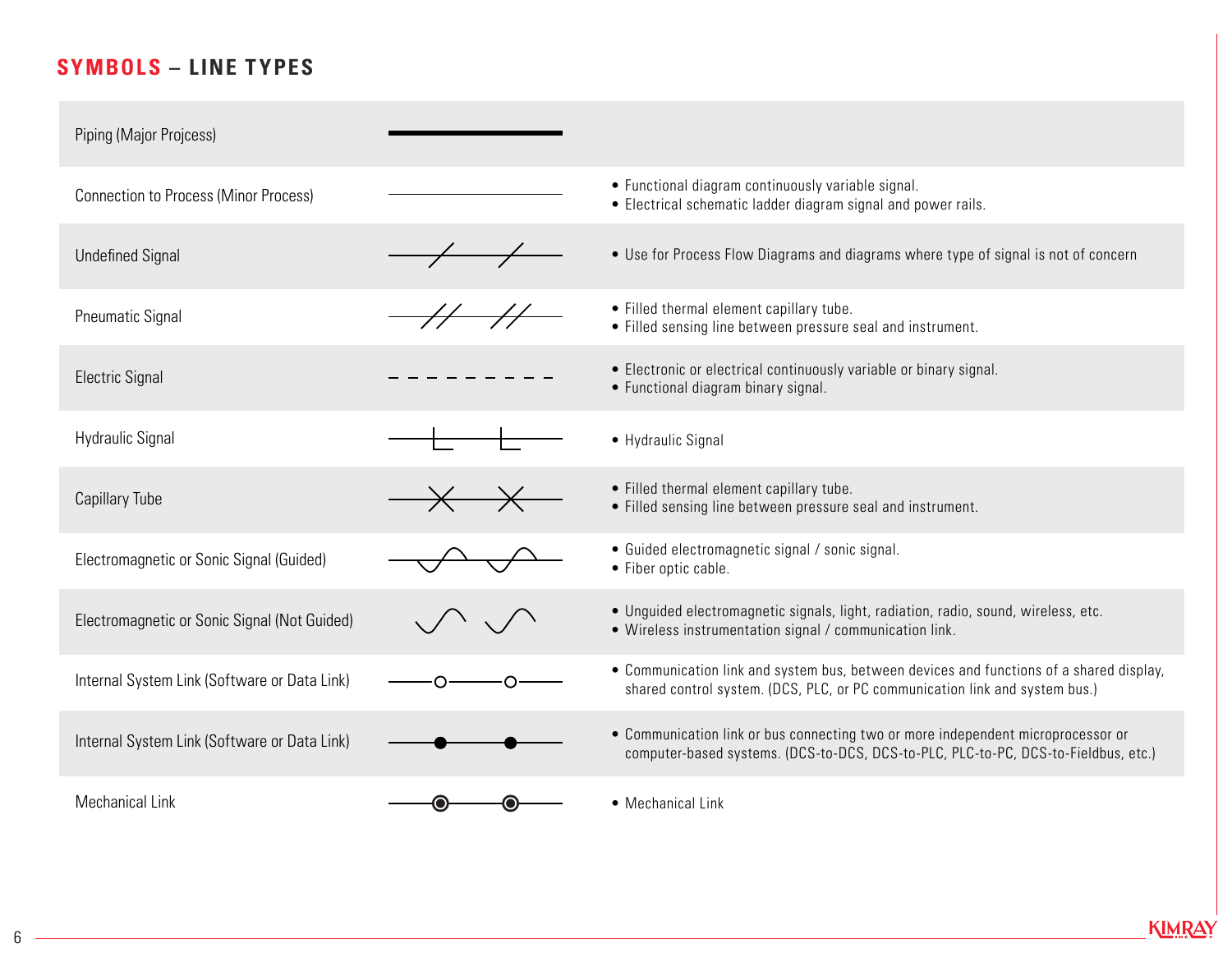#### **SYMBOLS – CONTROL VALVES**

|                |   | Generic two-way valve<br>Straight globe valve<br>Gate valve                                                            |    | 12 | Generic damper<br>Generic louver                                                         | Symbols 1-14,<br>when combined<br>with actuator<br>symbols 1-16,                        |  |
|----------------|---|------------------------------------------------------------------------------------------------------------------------|----|----|------------------------------------------------------------------------------------------|-----------------------------------------------------------------------------------------|--|
| $\overline{2}$ |   | Generic two-way angle valve<br>Angle globe valve<br>Safety angle valve                                                 |    | 13 | Parallel blade damper<br>Parallel blade louver                                           | represent process<br>control valves.                                                    |  |
| $\overline{3}$ |   | Generic three-way valve<br>Three-way globe valve<br>Arrow indicates failure or unactuated flow path                    |    | 14 | Opposed blade damper<br>Opposed blade louver                                             | Symbol 2, when<br>combined with<br>actuator symbols<br>20 and 21,<br>represent pressure |  |
| $\overline{4}$ |   | Generic four-way valve<br>Four-way four-ported plug or ball valve<br>Arrows indicates failure or unactuated flow paths | 15 |    | Two-way on-off solenoid valve                                                            | safety valves.<br>Symbols 1 and 9,<br>users design                                      |  |
| $\overline{5}$ |   | Butterfly valve                                                                                                        | 16 |    | Angle on-off solenoid valve                                                              | standards will<br>document which<br>symbols have been<br>selected.                      |  |
| $6\phantom{.}$ |   | <b>Ball valve</b>                                                                                                      | 17 |    | Three-way on-off solenoid valve<br>Arrow indicates de-energized flow path                | <b>Symbols 15-19,</b><br>when combined<br>with actuator<br>symbols 13-15,               |  |
| $\overline{7}$ |   | Plug valve                                                                                                             | 18 |    | Four-way plug or ball on-off solenoid valve<br>Arrows indicates de-energized flow paths  | represent on-off<br>solenoid valves.                                                    |  |
| $\, 8$         |   | Eccentric rotary disc valve                                                                                            | 19 |    | Four-way five-ported on-off solenoid valve<br>Arrows indicates de-energized flow paths   | Symbol 21, when<br>combined with<br>actuator symbols<br>1-16, represents a              |  |
| $\overline{9}$ | a | Diaphragm valve                                                                                                        | 20 | Į  | Permanent magnet variable speed coupling                                                 | variable speed<br>control unit.                                                         |  |
| 10             |   | Pinch valve                                                                                                            | 21 |    | Electric motor<br>Represents a motor that manipulates<br>or controls a process variable. |                                                                                         |  |
| 11             |   | Bellows sealed valve                                                                                                   |    |    |                                                                                          | <b>KIMRAY</b>                                                                           |  |

7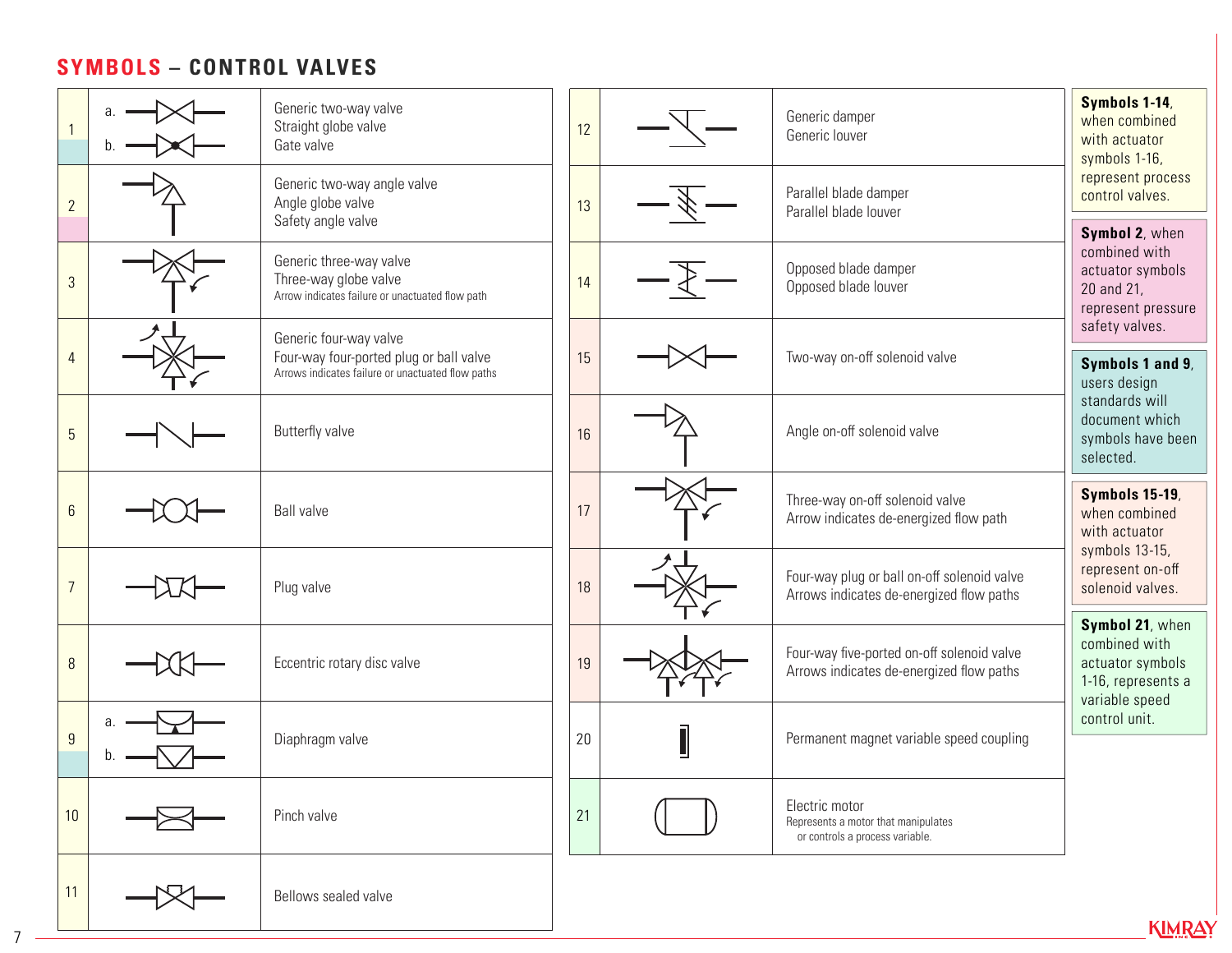#### **SYMBOLS – ACTUATORS**

|                |               | Generic actuator<br>Spring-diaphragm actuator<br>Spring-diaphragm actuator with positioner     |    |                         | Actuator with top-mounted handwheel                                                                          | Symbols 1-16,<br>when combined<br>with element<br>symbols 1-14,                    |  |
|----------------|---------------|------------------------------------------------------------------------------------------------|----|-------------------------|--------------------------------------------------------------------------------------------------------------|------------------------------------------------------------------------------------|--|
| $\overline{2}$ |               |                                                                                                |    |                         | Manual actuator<br>Hand actuator                                                                             | represent<br>process control<br>valves and with<br>element symbol 21               |  |
| $\mathfrak{S}$ |               | Pressure-balanced diaphragm actuator                                                           | 14 |                         | Electrohydraulic linear or rotary actuator                                                                   | represents a<br>variable speed<br>control unit.                                    |  |
| 4              |               | Linear piston actuator<br>Single acting spring opposed<br>Double acting.                       | 15 |                         | Actuator with manual actuated<br>partial stroke test device                                                  | <b>Symbols 17-19,</b><br>when combined<br>with element<br>symbols 15-19,           |  |
| 5              |               | Linear piston actuator with positioner                                                         | 16 | $\overline{\mathsf{S}}$ | Actuator with remote actuated<br>partial stroke test device                                                  | represent on-off<br>solenoid valves.<br><b>Symbols 20-21,</b>                      |  |
| $6\phantom{.}$ |               | Rotary piston actuator<br>May be single acting spring opposed<br>or double acting              |    | $\frac{s}{1}$           | Automatic reset on-off solenoid actuator<br>Non-latching on-off solenoid actuator                            | when combined<br>with element<br>symbol 2, represent<br>pressure safety<br>valves. |  |
| $\overline{7}$ |               | Rotary piston actuator with positioner                                                         | 18 |                         | Manual or remote reset on-off solenoid actuator<br>Latching on-off solenoid actuator                         |                                                                                    |  |
| 8              | <u>हो</u>     | Bellows spring opposed actuator                                                                | 19 |                         | Manual and remote reset on-off solenoid actuator<br>Latching on-off solenoid actuator                        |                                                                                    |  |
| $\overline{9}$ | M             | Rotary motor operated actuator<br>Electric, pneumatic, or hydraulic<br>Linear or rotary action | 20 |                         | Spring or weight actuated<br>relief or safety valve actuator                                                 |                                                                                    |  |
| 10             | ${\mathsf S}$ | Modulating solenoid actuator<br>Solenoid actuator for process on-off valve                     | 21 |                         | Pilot actuated relief or safety valve actuator<br>Pilot pressure sensing line deleted if sensing is internal |                                                                                    |  |
| 11             |               | Actuator with side-mounted handwheel                                                           |    |                         |                                                                                                              | KIMRAY                                                                             |  |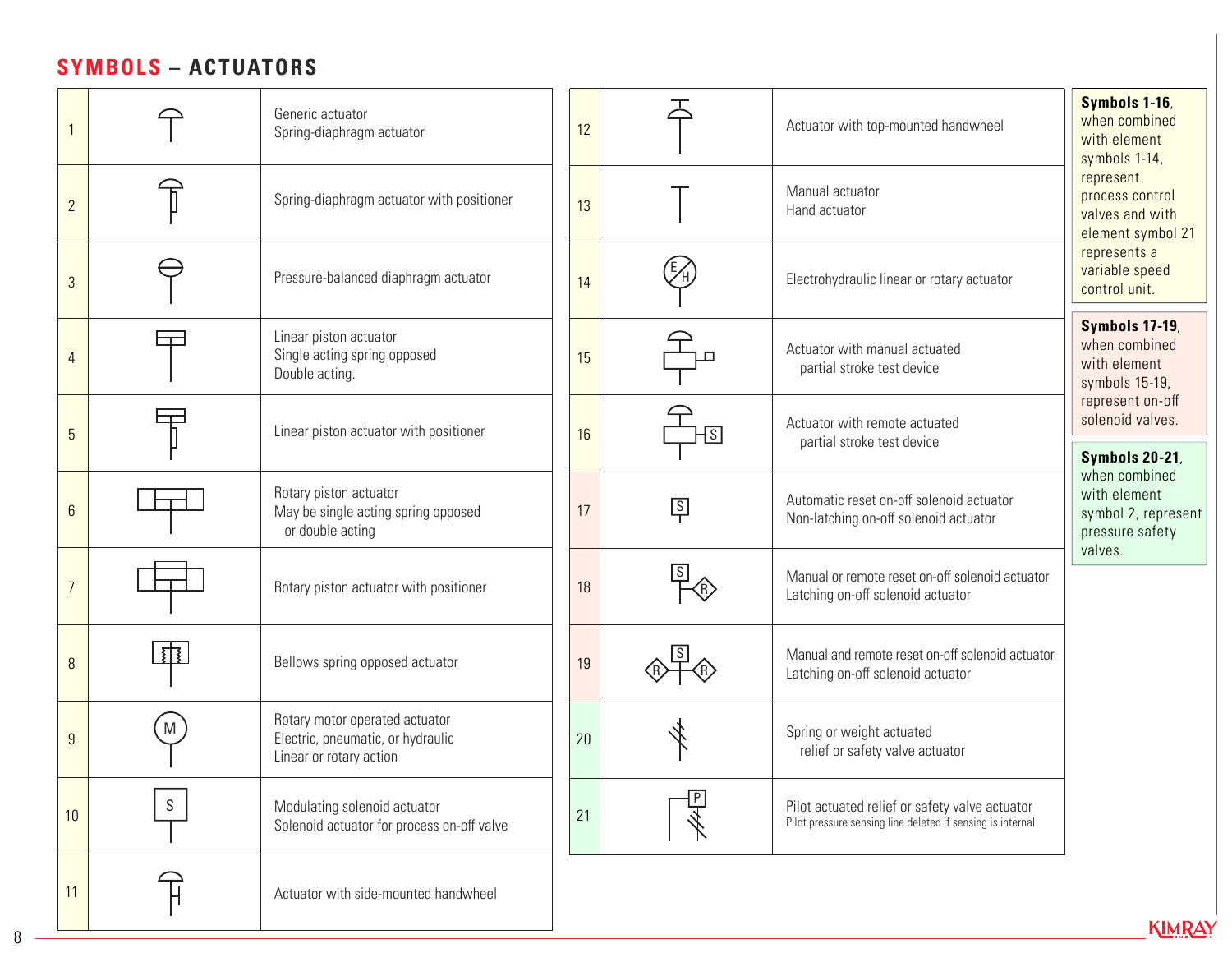### **SYMBOLS – COMMON VALVE SYMBOLS AND COMBINATIONS**

Combining control valve symbols with actuators symbols can yield a variety of results. Below are some final control elements with actuators and a variety of other common instrument symbols.



Globe Valve Hand Actuator Hand-Operated Globe Valve



9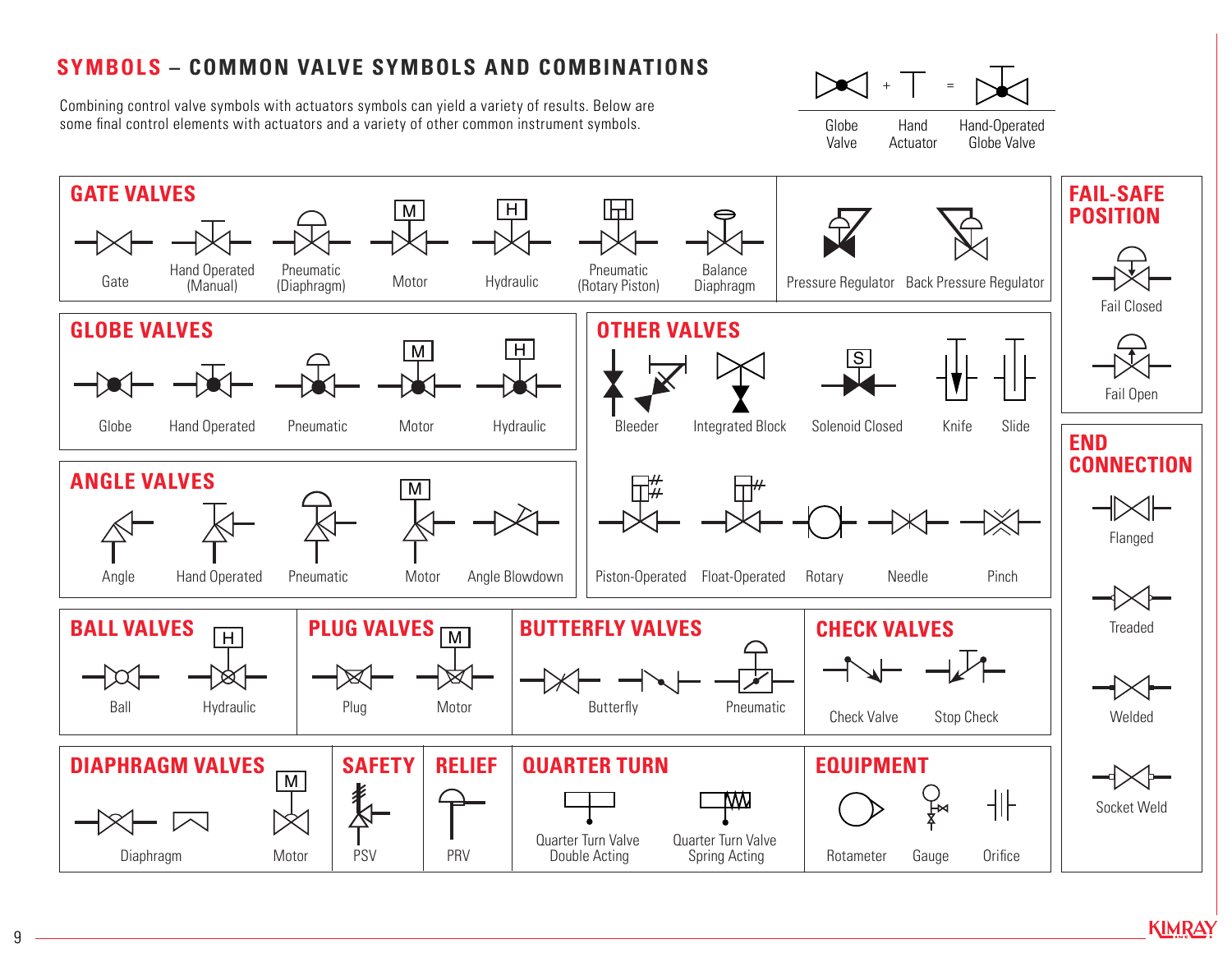#### **SYMBOLS – EQUIPMENT**



**KIMRAY** 

10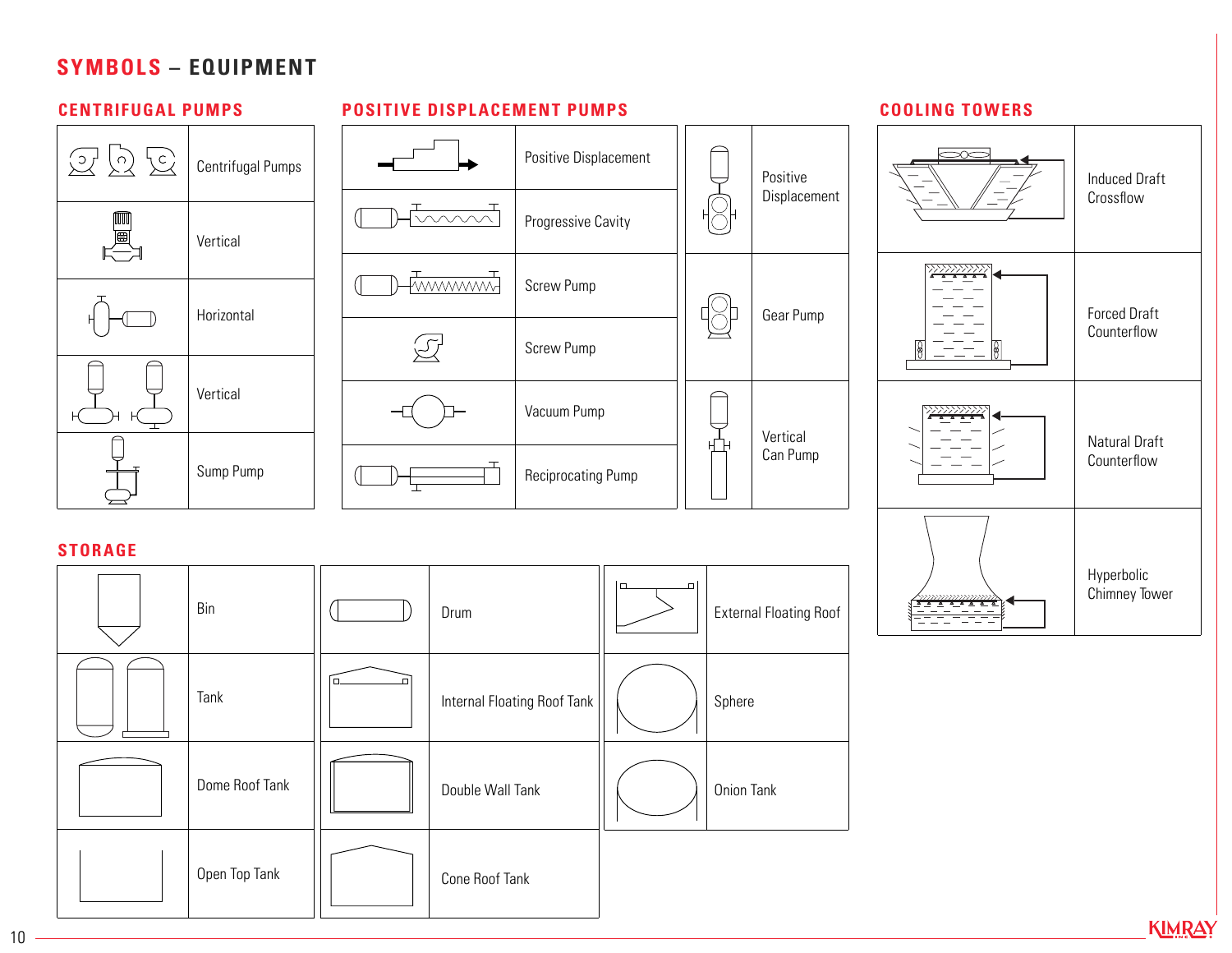#### **SYMBOLS – EQUIPMENT**



 $11 -$ 

**KIMRAY**